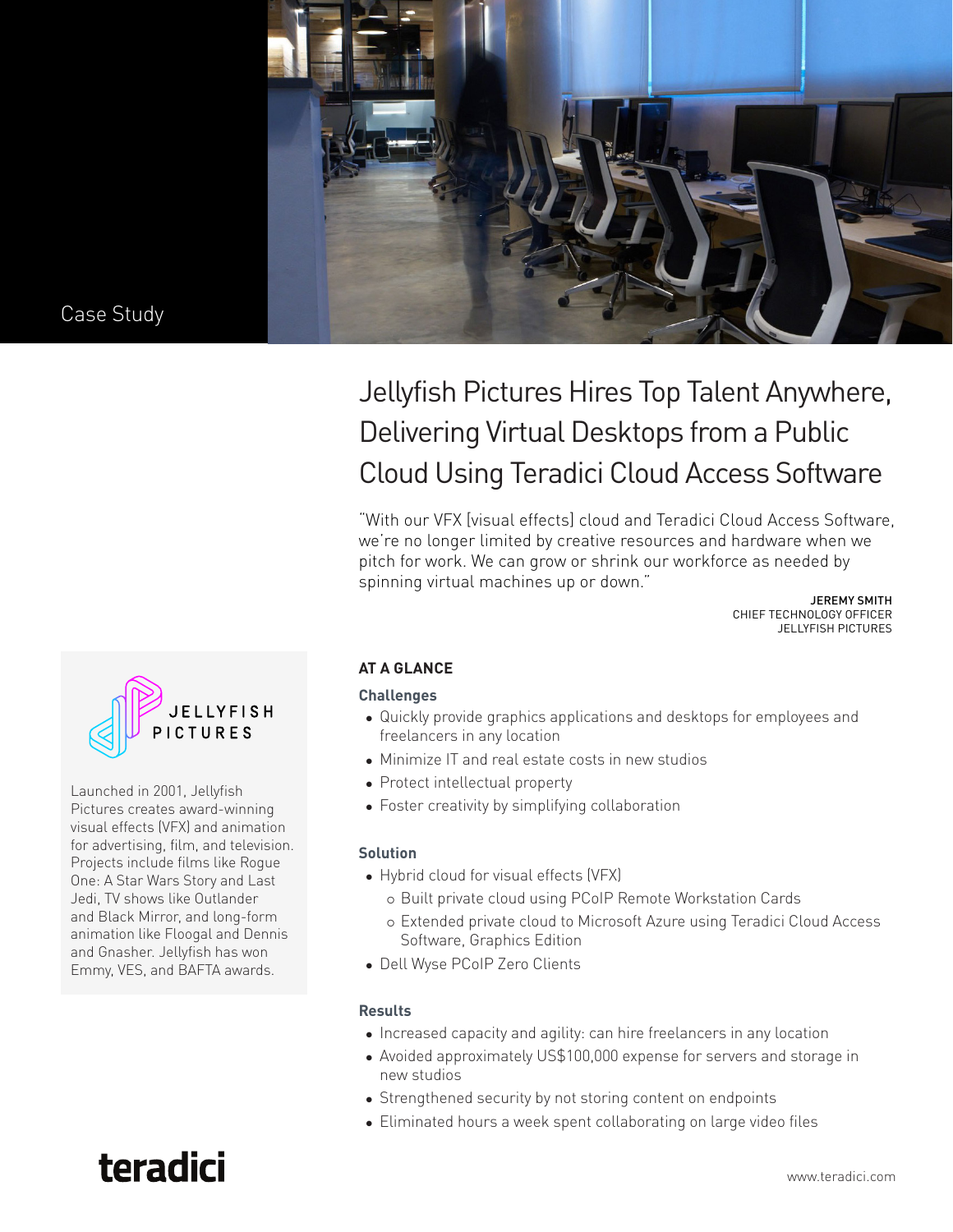

"Stunning moving pictures. It's an obsession that's transformed London-based Jellyfish Pictures from a two-person shop in 2001 into one of the world's most respected visual-effects (VFX) and animation studios. By 2017, Jellyfish had grown to nearly 200 employees in four studios. The formula for success? "We hire creative people who have a passion for doing great work," says Jeremy Smith, Jellyfish CTO. "Then we make sure that technology is a tool to heighten creativity rather than a burden."

#### **Rapid growth spurred Jellyfish to re-think the way it delivers graphics**

**desktops.** VFX artists in the company's Central London and Brixton studios work on physical graphics workstations. When planning two new animation studios in Oval, South London, the company decided to forego physical workstations, on-site servers, and on-site storage. "A one-second Ultra HD film file is 1.2GB—five times bigger than a one-second HD file," Smith says. "File sizes will continue to grow, and constantly upgrading equipment in multiple studios doesn't make financial sense."

So rather than paying London real-estate prices for extra space in the new studios for IT infrastructure, Jellyfish built a private VFX cloud in its Brixton studio. The cloud delivers CPU, GPU, and storage resources to the new studios over a high-speed network.

#### **The Oval studios, opened in June 2017, have no IT infrastructure other than Dell Wyse Zero Clients powered by Teradici PCoIP**® **technology.**

Jellyfish selected the Teradici PCoIP protocol after also evaluating other popular remote display protocols. "PCoIP technology keeps creative content secure because files never leave the cloud," says Smith. "Only encrypted pixels travel over the network." What's more, encryption doesn't slow down rendering by sharing the CPU. Instead, pixel encoding and decoding take place on the PCoIP Remote Workstation Card.

**Extending the Brixton infrastructure to the Oval studios cost approximately \$100,000 less than purchasing servers, graphics cards, storage, and backup software for each location.** Desktop management costs also dropped because the IT team manages applications and desktops in one place—the cloud—rather than on dozens of individual workstations.

The Oval studios' 70 animation artists log in from any Zero Client to access their personal virtual desktop, which includes digital content creation software and business applications like email. "The experience is the same as it would be on a physical workstation, and sometimes better," says Smith. And without whirring workstations, the office is blissfully quiet—a welcome backdrop for the creative process.

#### **To add desktops for freelancers and employees working outside the Oval studios, Jellyfish extended the VFX private cloud to Microsoft Azure.**

Artists access their desktops and graphics-intensive applications using Teradici Cloud Access Software, Graphics Edition. Spinning up one or more virtual desktops in Azure takes just 10 minutes. Freelancers can access their virtual desktops from anywhere from any zero client—or any other device. "No content is ever on the Zero Client, so we don't have to worry about security," Smith says. If artists need more CPU or GPU power to do their best creative work, the IT team can adjust the size of the virtual machine in minutes. And when the project is complete, Jellyfish retires the virtual desktop, no longer paying for it.

teradici.